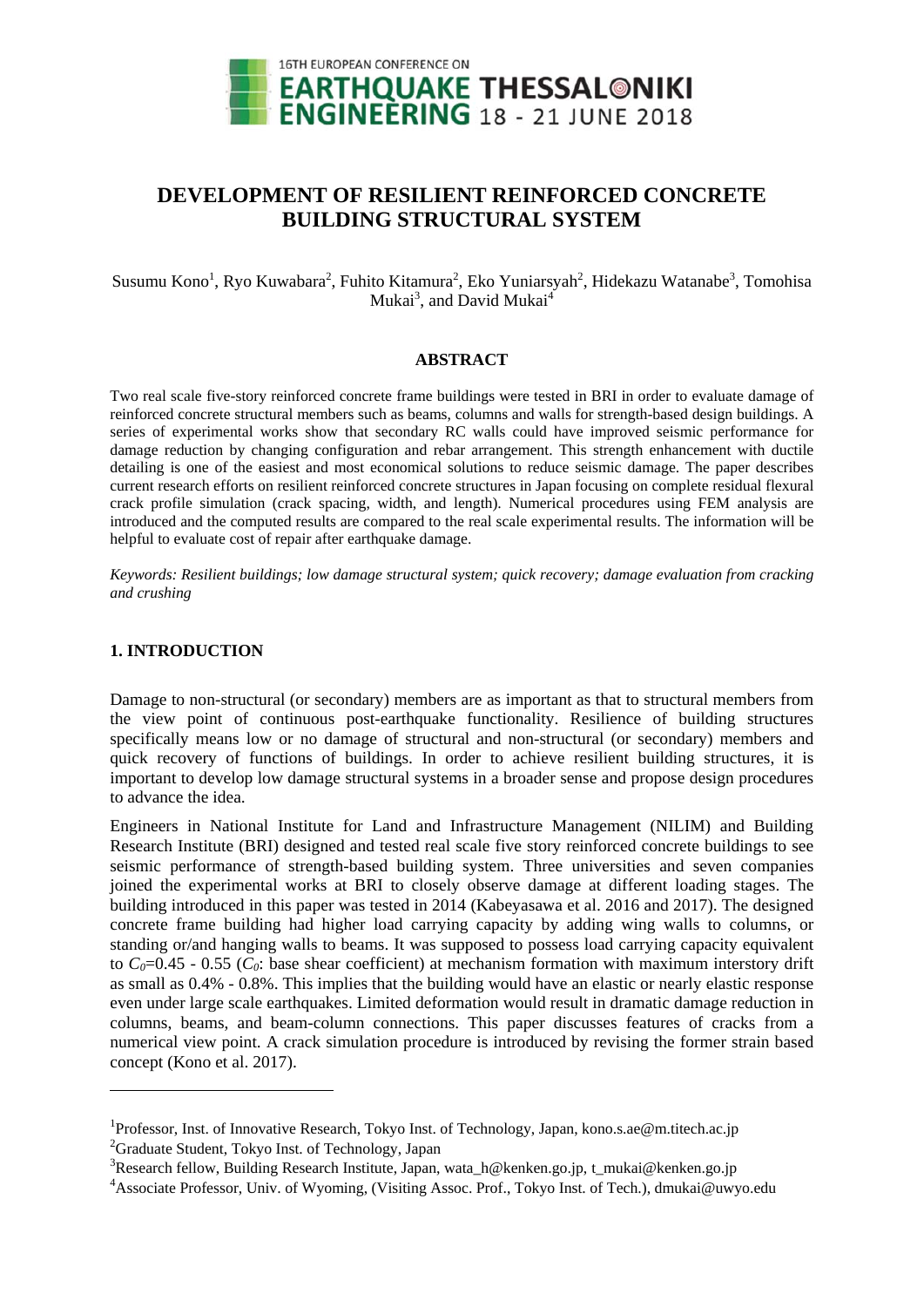## **2. EXPERIMENTAL WORK**

Figure 1 shows configuration of a five-story RC specimen and typical section size with reinforcement arrangement. It is noted that the building had structural slits (or gaps) between secondary walls as shown by thick blue lines in Figure 1(a). Cracks were traced and copied to transparencies and the maximum width for each crack was recorded (Figure 2).



(a) Specimen configuration (b) Column with a wing wall and beam with one side slab Figure 1. Configuration of the 2014 five story specimen and typical section size (Fukuyama et al. 2015)



(a) Overall view (Kabeyasawa et al. 2016) (b) Area for detailed observation (Kitamura 2017) Figure 2. Recorded cracks and spalling at *R*=1%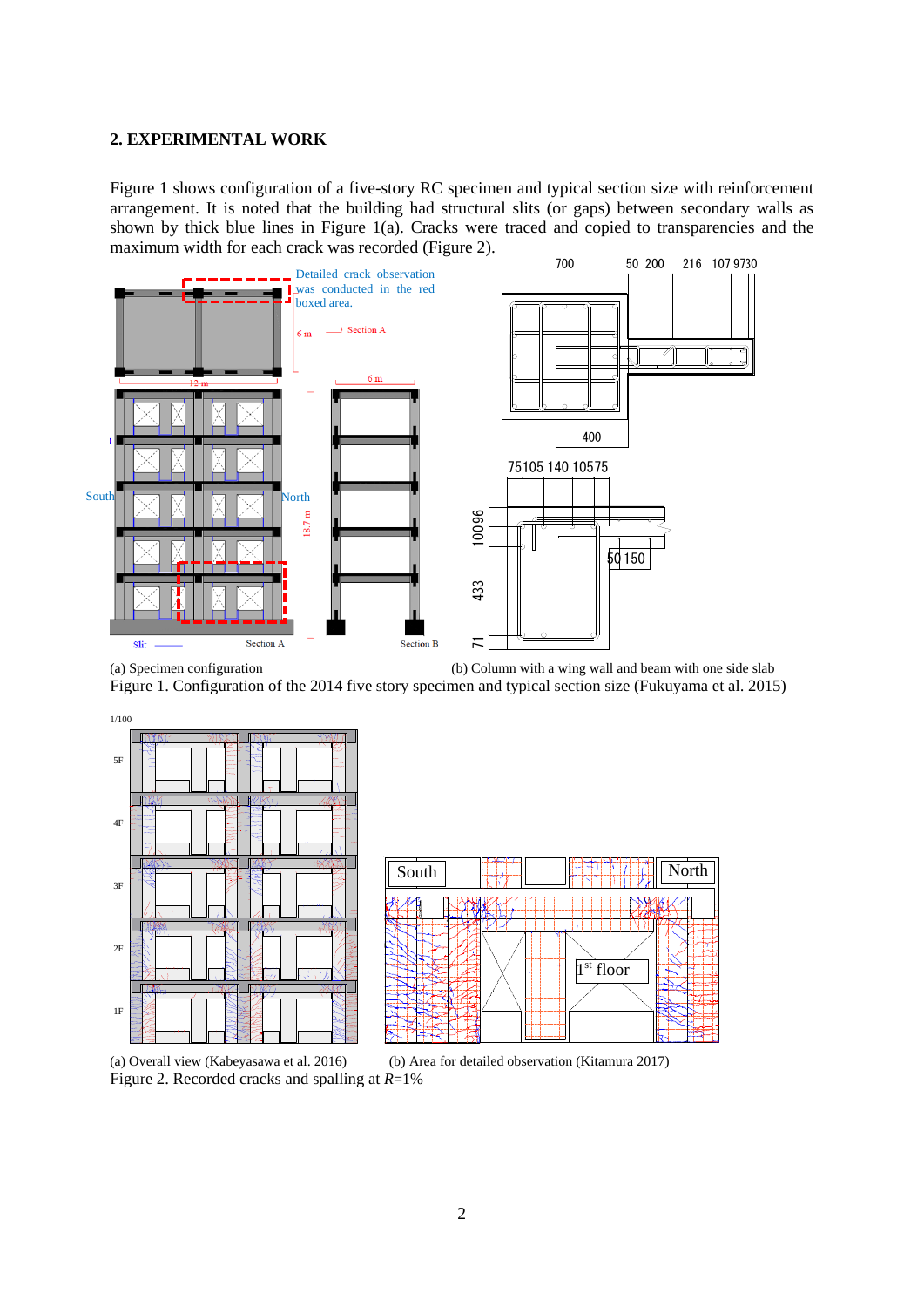## **3. SIMULATION OF FLEXURAL CRACKS**

A procedure to evaluate residual cracks are introduced in Figure 3. Based on numerical FEM analysis, it is aimed to obtain complete residual flexural crack profiles (crack spacing, width, and length). The flow has two branches in the midway; flow for residual flexural crack width and flow for crack length. Blue boxes (#3 and #7) are predetermined values and red boxes (#5 and #9) are values obtained from a regression analysis. Crack spacing (#3) is determined based on CEB-FIP Model Code equation (1978) although it is not necessarily for seismic purposes. Residual flexural crack width (#6) is obtained from the peak flexural crack width (#4). Conversion from peak to residual values is conducted by multiplying factor, γ (#5), which is obtained from a regression analysis. Horizontal crack length, *Lh*, is counted (#8) when crack width is larger than visible flexural crack width  $W_{limit} = 0.01$ mm (#7). Then actual diagonal and meandering crack length (#10), *Lf*, is obtained by multiplying correction factor (#9),  $\alpha$ , which is also obtained from a regression analysis. From #3, #6, and #10, complete residual flexural crack profiles (spacing, width, and length) are obtained.



Figure 3. Flow chart how to obtain complete residual flexural crack profiles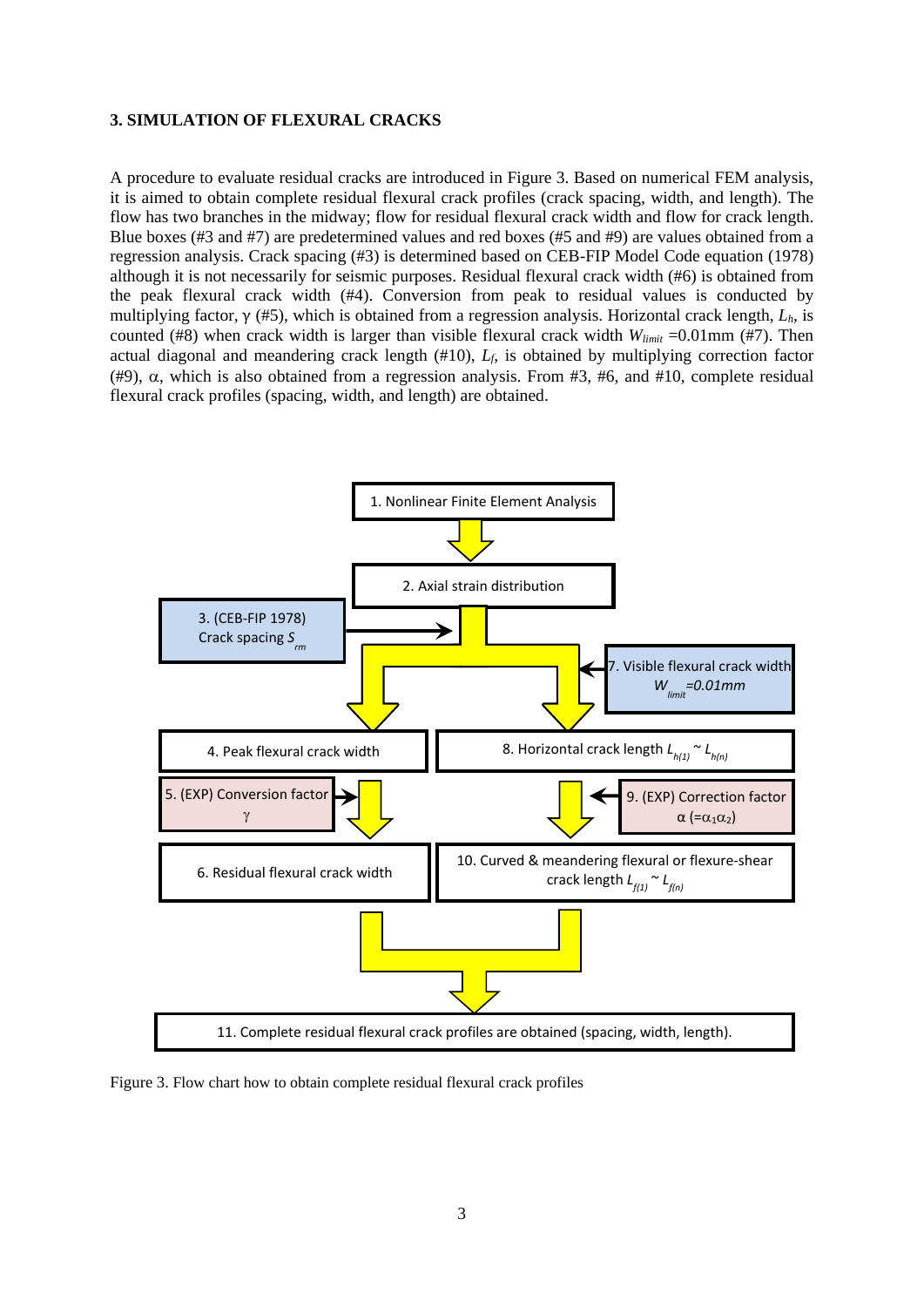#### *3.1 Numerical analysis with an FEM program*

Figure 4 shows a 2D finite element mesh used in a commercial FEM program "FINAL" (ITOCHU 2016). Concrete was modeled as isoparametric quadrilateral elements with smeared reinforcement, and longitudinal reinforcement was modeled as beam-column elements. Perfect bond characteristics were assumed for all reinforcement. All degrees of freedom were fixed at nodes on the bottom face of the foundation beams. Self-weight was applied as concentrated load at beam-column connections based on a tributary area. Lateral load was applied at the central beam-column connections of roof and fourth floor by 1:2 ratio to simulate the load conditions in experiment. Load was controlled by the lateral displacement of the roof level and loading protocol followed the measured displacement although the second cycle was skipped to save computational time. The numerical simulation was carried out up to R=1% since the resisting mechanism of building changed when structural slits (or gaps) closed at R=1.3% in experiment. The elements employed default material models; modified Ahmad model (Naganuma 1995) and Izumo model (Izumo et al. 1987) were used for concrete and modified Menegotto-Pinto model (Ciampi et al. 1982) was used for reinforcement.



Figure 4. Finite element mesh and loading condition in *2D* finite element analysis (Kitamura 2017)



(a) Base shear force – roof level drift ratio relation (b) Base shear – 1F north column rotation angle Figure 5. Typical results of finite element analysis (Kitamura 2017)

Figure 5(a) shows base shear force – roof level drift relation. The numerical simulation agrees well with the experimental results. Figure 5(b) shows the base shear force – member rotation of the north column (1F). The deformation of each member directly influences the simulation of crack performance. The simulated curve agreed relatively well with the experimental results in the positive side but did not agree very well in the negative side. The results for the beam (2F) and wing wall (1F) had similar trend although their plots are not shown.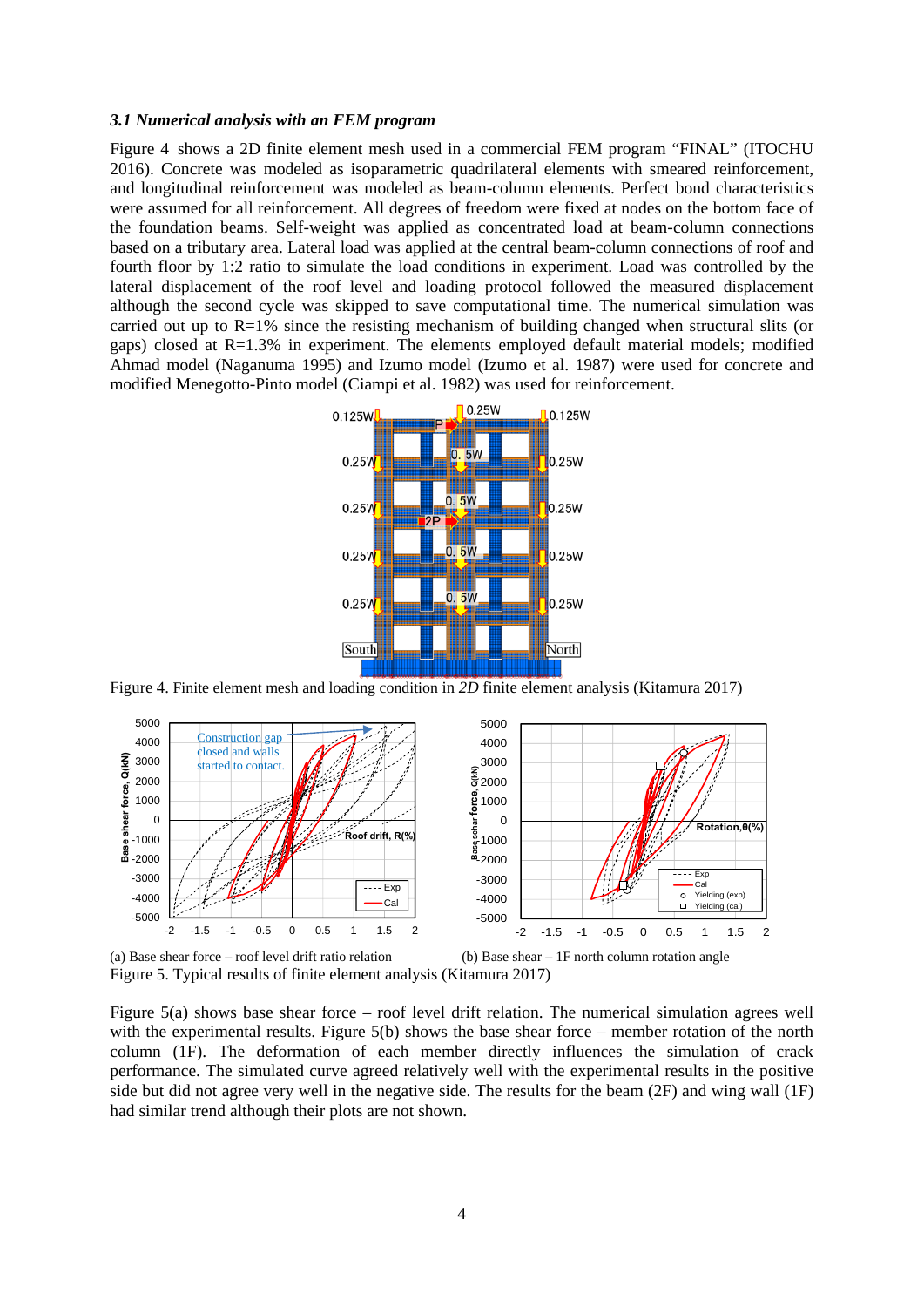#### *3.2 Numerical simulation of flexural cracks*

Most cracks were governed by flexure as can be seen in Figure 2 and numerical simulation in this paper treated only flexural cracks. An effect of some flexural-shear cracks was considered with conversion index,  $\alpha$ , which is explained later. Treatment of shear cracking is also important but will be discussed elsewhere. The first floor column is used as an example to explain how to obtain spacing, width, and length of flexural cracks.

First, the left flow (#3, 4, 5, and 6) in Figure 3 is explained step by step. Crack width,  $W_i$ , was computed based on Eq. (1). It was assumed that concrete does not deform and elongation of a member comes from crack openings. Hence, strain obtained from the finite element analysis represents effects of smeared cracks. Based on this assumption, the flexural crack width of a member can be obtained by integrating longitudinal tensile strain ( $\varepsilon_{zz}$ ) over a crack spacing ( $s_{rm}$ ). The crack spacing is based on Eq. (2) proposed in CEB-FIP Model Code (CEB-FIP 1978). Equation (2) is based on the condition that the number of cracks reached saturated condition. The error of the equation was studied beforehand and turned out to be reasonably small after  $R=0.25\%$ .

$$
W_i = \int_{h_i - S_{rm}/2}^{h_i + S_{rm}/2} \varepsilon_{zz} dz
$$
 (1)

$$
s_{rm} = 2\left(c_s + \frac{s_y}{10}\right) + k_1 k_2 \frac{d_{by}}{p_y}
$$
 (2)

where  $W_i$  and  $h_i$  are crack width and height of the *i*-th crack,  $\varepsilon_{zz}$  is tensile strain in vertical (z) direction,  $s_{rm}$  is crack spacing. Other notations in Eq. (2) should be referred to the original document. Figure 6 shows accumulated crack width for the north column (1F) and the wing wall (1F). Crack width was accumulated from the top to bottom. The accumulated crack width at the bottom is close to the elongation measured by displacement gages, and measured elongation of member is expressed by the vertical break lines in the figure. Figure 6(a) and (c) shows variaions at the peaks and Figure 6(b) and (d) show those at the unloaded conditions. Each figure has comparisons between experimental and anlytical results for three drift levels at  $R=0.25\%$ , 0.5% and 1%. Residual crack width was obtained by multiplying reduction factor,  $\gamma$ , which was determined from regression analysis of test results for each type of member. Solid circles on the expecimental curves show the location of actural cracks and those for analysis show simulated points with spacing,  $s_{rm}$ . Simulated variations for peak load agreed relatively well with experimental rusults for the column and wing wall. However, the agreement is not very good for residual crack width. If the total elongation of the tension fiber in analysis does not agree with exerimental results, the simulation does not agree with the experimental resutls. Although the AIJ guidelines (AIJ 2004) assumes that residual crack width is half of the peak crack width regardless of axial load mainly to achieve simplicity and conservatism, this concept should be revised based on expremental results.



 (a) North column (peak) (b) North column (residual) (c) North Wing wall (peak) (b) North Wing wall (residual) Figure 6. Accumulated crack width distribution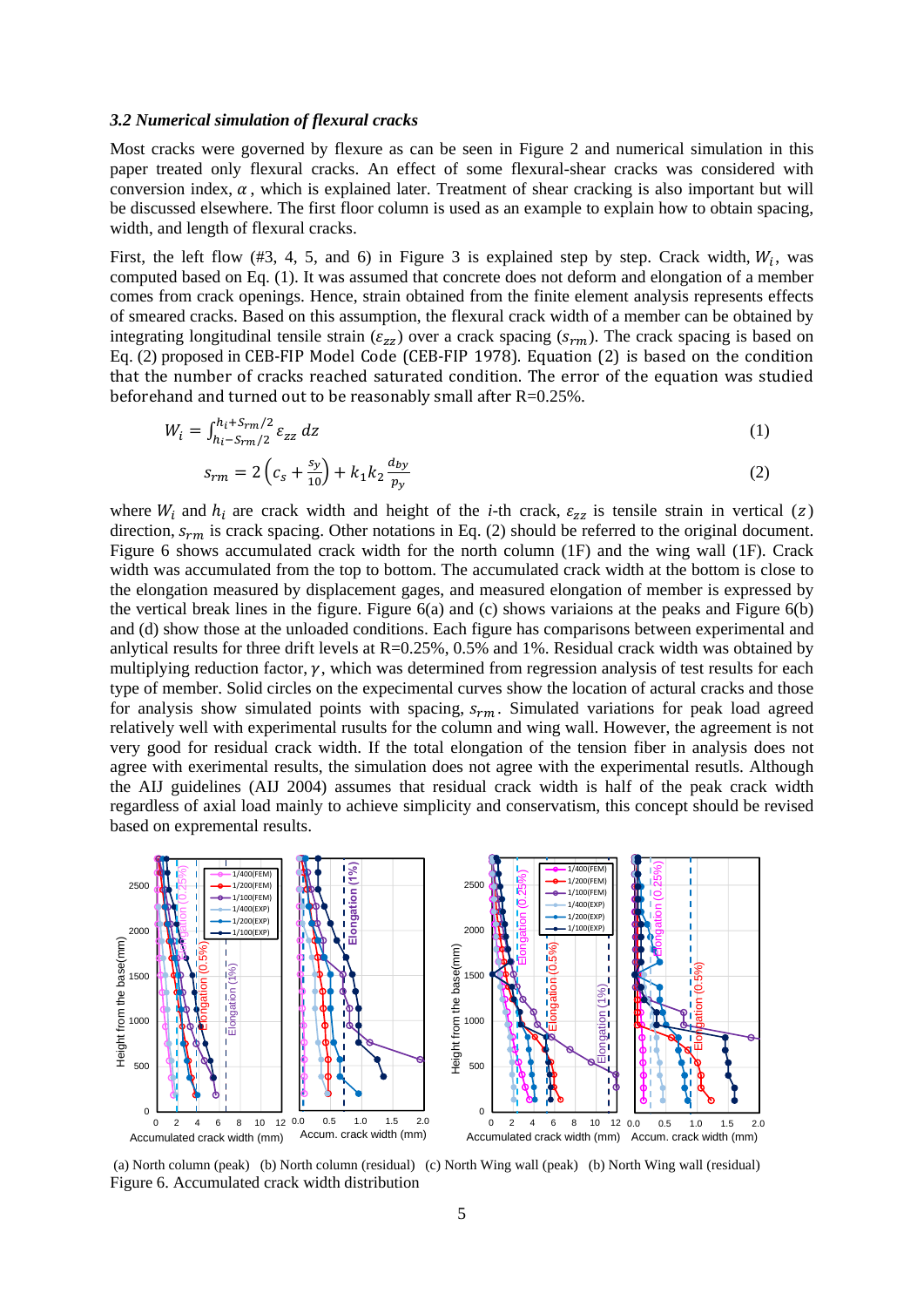Secondly, the right flow (#7, 8, 9, and 10) in Figure 3 is explained. Crack length was computed using analytical results of FEM as well. The crack is assumed visible when crack width of the *i*-th crack exceeds the limit crack width,  $W_{limit}$ , which is a constant value and defined in Eq. (3). The projectected crack length,  $L_{h(i)}$ ,was computed based on the neutral axis depth,  $x_{n(i)}$ , and invisible crack length,  $x_{limit(i)}$ , as shown in Eq. (4) and Figure 7. In this paper, the crack opening profile is assumed triangular as shown in Figure 7(d) and the computing process is based on the edge opening,  $W_i$ .

$$
W_{limit} = 0.01 \,\text{mm} \text{ in this study} \tag{3}
$$

$$
L_{h(i)} = D - x_{n(i)} - x_{limit(i)}
$$
\n<sup>(4)</sup>

$$
L_{f(i)} = \alpha L_{h(i)} \tag{5}
$$

$$
\alpha = \alpha_1 \cdot \alpha_2 \tag{6}
$$

$$
\alpha_1 = average\left(\frac{L_{f(exp)}}{L_{d(exp)}}\right)
$$
 (from straight length to meaning length) (7)

$$
\alpha_2 = average\left(\frac{L_{d(exp)}}{L_{h(exp)}}\right)
$$
 (from horizontal projection to diagonal length) (8)

Conversion index,  $\alpha$ , was multiplied to obtain actural diagonal and meandering crack length,  $L_{f(i)}$ , to take into account the fact that cracks are not smooth nor horizontal. Index,  $\alpha$ , was determined from the experimetal results and the values were 1.15, 1.28, and 1.51 for the column, wing wall, and beam. Index  $\alpha_1$  and  $\alpha_2$  were computed using regression analysis of experimental data using Eqs. (7) and (8).



Figure 7. Calculation of crack length

Since complete profiles of residual flexural crack profiles have been obtained (Crack spacing in #3, residual crack width in #6, and crack length in #10 in Figure 3), they are validated with experimental data. Figure 8 shows crack area damage ratio,  $\beta_A$ , which is the ratio of all visible crack area summation,  $\sum A_{crack(i)}$ , to the concrete surface area,  $A_{surface}$ . It is a no-dimensional quantity as expressed by Eq. (9). Crack area is defined in Figure 7(d) as a blue trapezoid shape.

$$
\beta_A = \frac{\sum A_{crack(i)}}{A_{surface}} = \frac{\sum \{0.5 \cdot W_i \cdot (D - x_{n(i)}) - 0.5 \cdot W_{limit} \cdot x_{limit(i)}\}}{A_{surface}}
$$
\n(9)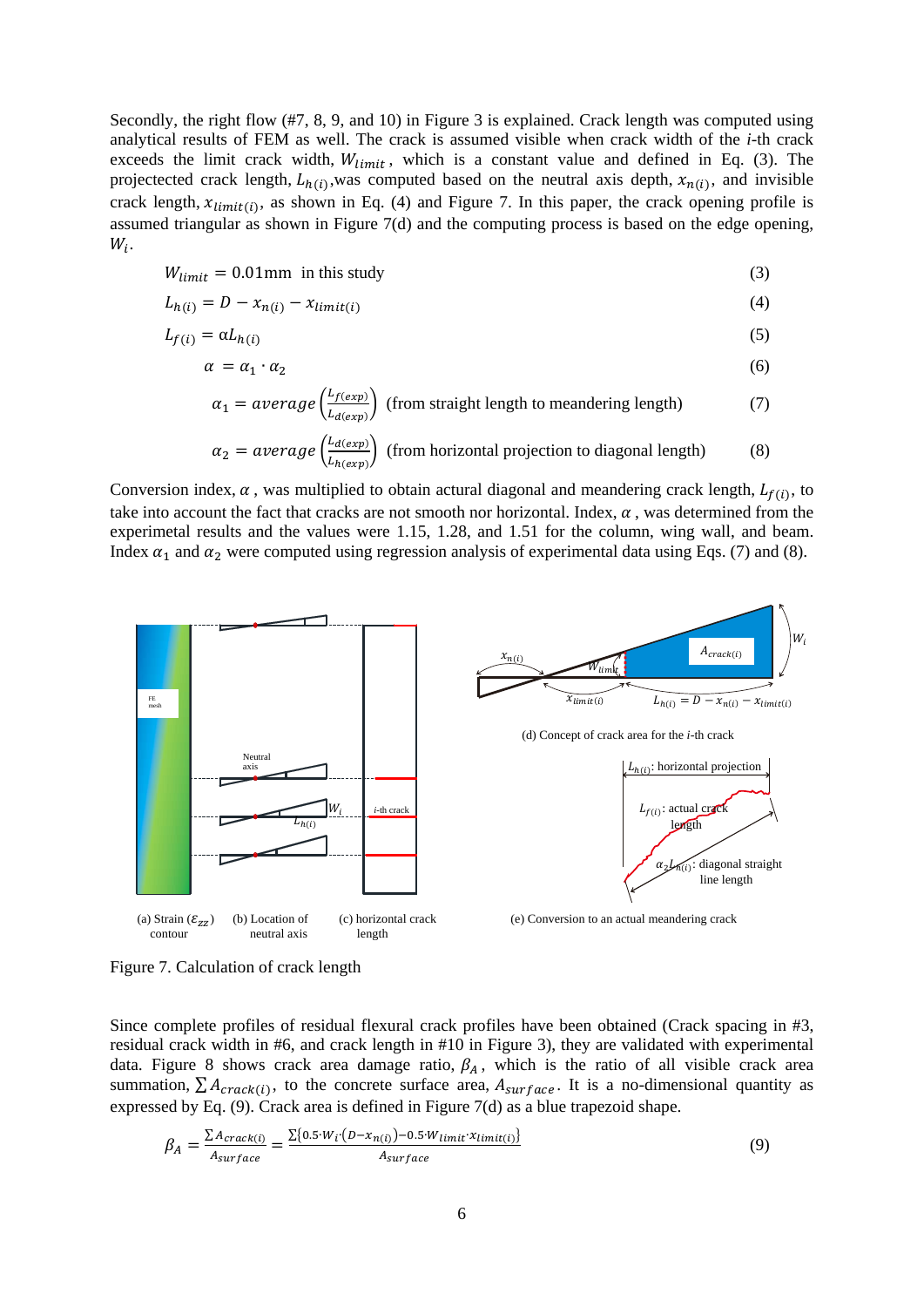where  $D$  is the total depth of a member. Based on the reference (JBDPA 2015), crack width is categorized into four classes of crack width  $(0 \leq w_{cr} \leq 0.2mm, 0.2mm \leq w_{cr} \leq 1mm, 1mm \leq$  $w_{cr} \le 2mm$   $w_{cr} \ge 2mm$ ) and  $\beta_A$  for each category is expressed as a stack graph in Figure 8. Envelop curve is simulated relatively well for the column. Although it is not shown, the simulation is not very good for wall and beam because the crack width simulation did not work well.



Figure 8. Comparison of experimental and computational variations of crack area damage ratio (North column)

#### **4. DESIGN PHYLOSOPHY FOR RESILIENCY**

Damage reduction may be achieved by strengthening the whole structure by properly providing reinforced concrete walls. Strength enhancement with ductile detailed walls may be an easy and economical solution. Another way of damage reduction is low damage structural systems such as selfcentering rocking walls. Self-centering rocking wall is a ductile system which suffers very little structural damage since deformation of structures concentrates on interfaces between structural components. With these two extreme systems (strong system and ductile system), designers may choose a preferred low damage structural system among strong systems, ductile systems, or system inbetween to achieve much smaller damage level. All these systems are termed low damage system in a broader sense and play an important role to achieve resiliency. Design philosophy of strength-based concept and conventional ductile moment resisting frame concept is shown in Figure 9 (Fukuyama et al. 2015). This paper especially describes the effort of crack evaluation of strength-based reinforced concrete frame since this is one of unique research efforts on resilient reinforced concrete structures in Japan. Crack simulation under seismic loading has been conducted by several researchers in Japan (Maeda et al. 2004, Sato and Naganuma 2011). Their experimental work dealt with scaled model beams and columns and their simulation model has not been validated with real scale building members.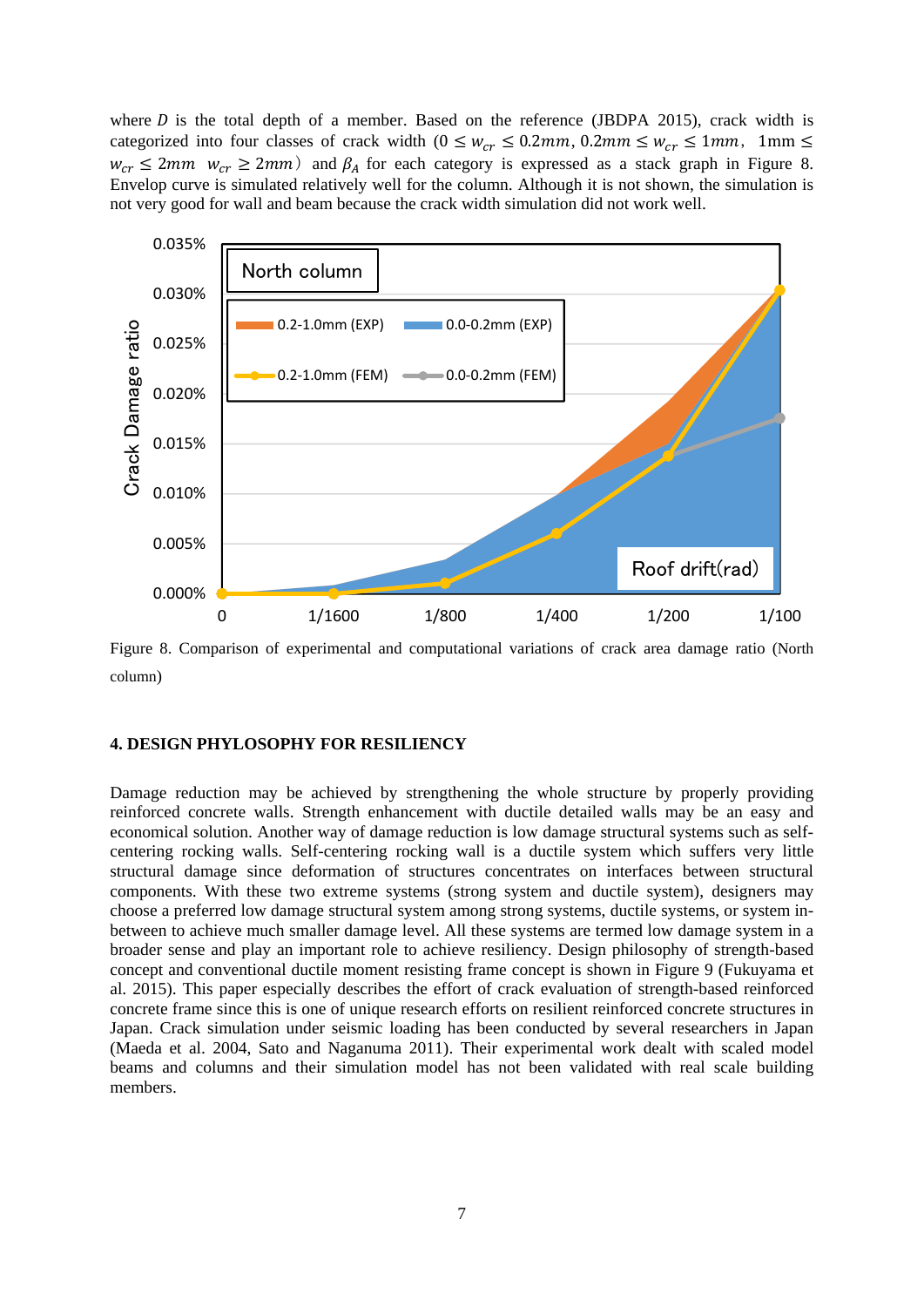

Figure 9. Design philosophy of reinforced concrete buildings for less damage (Fukuyama et al. 2015)

# **5. CONCLUSIONS**

In order to assess damage state, complete residual flexural crack profiles (crack spacing, width, and length) were simulated for the real scale five story reinforced concrete building specimen tested in 2014.

- Accumulated crack width show that crack width and spacing were well simulated for peak points of each cycles.
- Crack length can be simulated by making two assumptions; concrete does not deform, and crack is invisible if crack width is less than the limit crack width.
- Computed crack area damage ratio simulated experimental results relatively well. Computed results should be improved for beams and walls.

The authors hope that simulation of complete crack profiles improves damage evaluation for serviceability and reparability limit states.

## **6. ACKNOWLEDGMENTS**

This study was carried out by a joint study of National Technology Development Project of MLIT "Development of function sustaining technologies for buildings used as Disaster Prevention Bases"  $(2013 \sim 2016)$  and Priority Research Program of BRI Development on Seismic Design Method for Building with Post Earthquake Functional Use"(2013 $\sim$ 2015). The efforts in measuring concrete cracking by Tokyo Institute of technology, Tokyo University of Science and Tohoku University and seven participating companies are gratefully acknowledged. A part of this study was conducted as Scientific Research A (PI: Susumu Kono) of JSPS Grant-in-Aid program. Some financial support was also granted by the World Research Hub Initiative of the Institute of Innovative Research and the Collaborative Research Project of Materials and Structures Laboratory at Tokyo Institute of Technology.

#### **7. REFERENCES**

Architectural Institute of Japan, Guidelines for Performance Evaluation of Earthquake Resistant Reinforced Concrete Buildings (Draft), 2004.

CEB-FIP: Model Code for Concrete Structures, 15.2.3 Limit states of cracking, pp.156-160, 1978

Ciampi, V. et al.: Analytical Model for Concrete Anchorages of Reinforcing Bars Under Generalized Excitations, *Report No. UCB/EERC-82/23*, Univ. of California, Berkeley, Nov., 1982